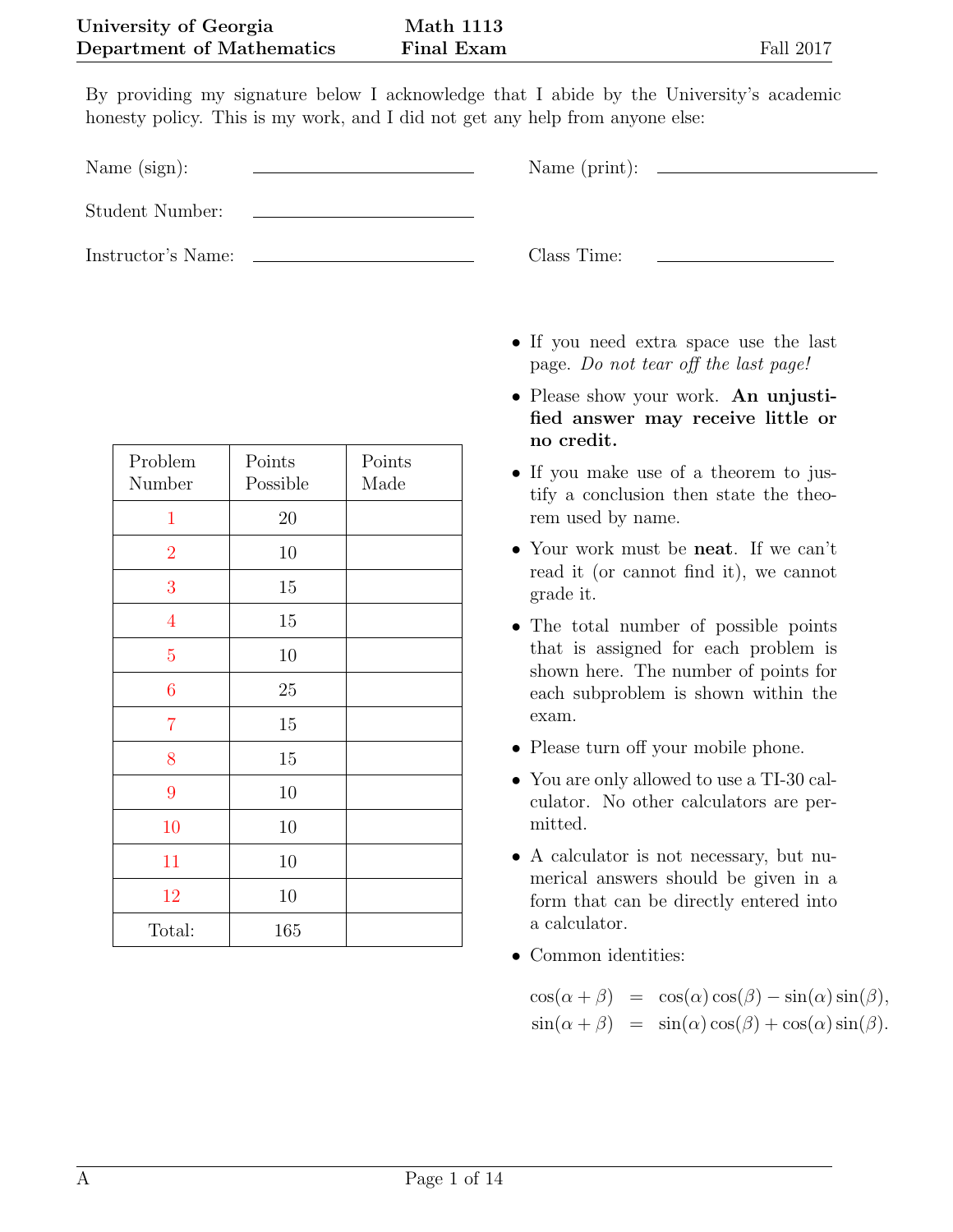- <span id="page-1-0"></span>1. Determine all values of *x* that satisfy each equation below. Print your answer(s) in the box provided, and your answer(s) should be exact. (No decimal approximations.)
	- (a) [5 pts]  $2e^{5x-1} = 1$ .

*x* =

(b) [5 pts]  $2x^2 = 3x + 1$ .

 $x =$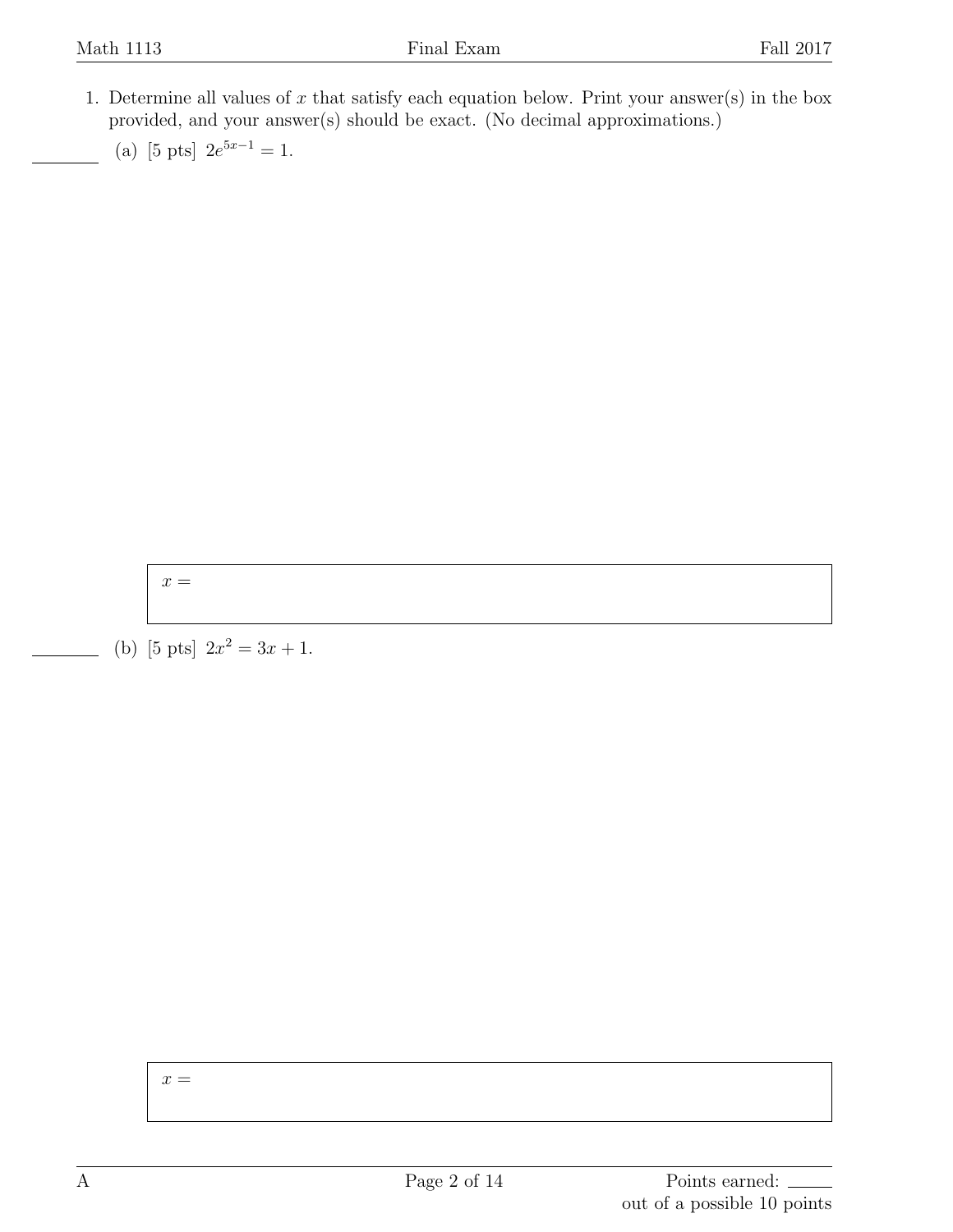(c) [5 pts] 
$$
\ln\left(\frac{x+1}{2}\right) = 8
$$
.

$$
x =
$$

(d) [5 pts] tan(1 *−* 4*x*) =  $\frac{1}{\sqrt{3}}$ where *x* is the smallest possible positive number.

 $x =$ 

 $\overline{\phantom{0}}$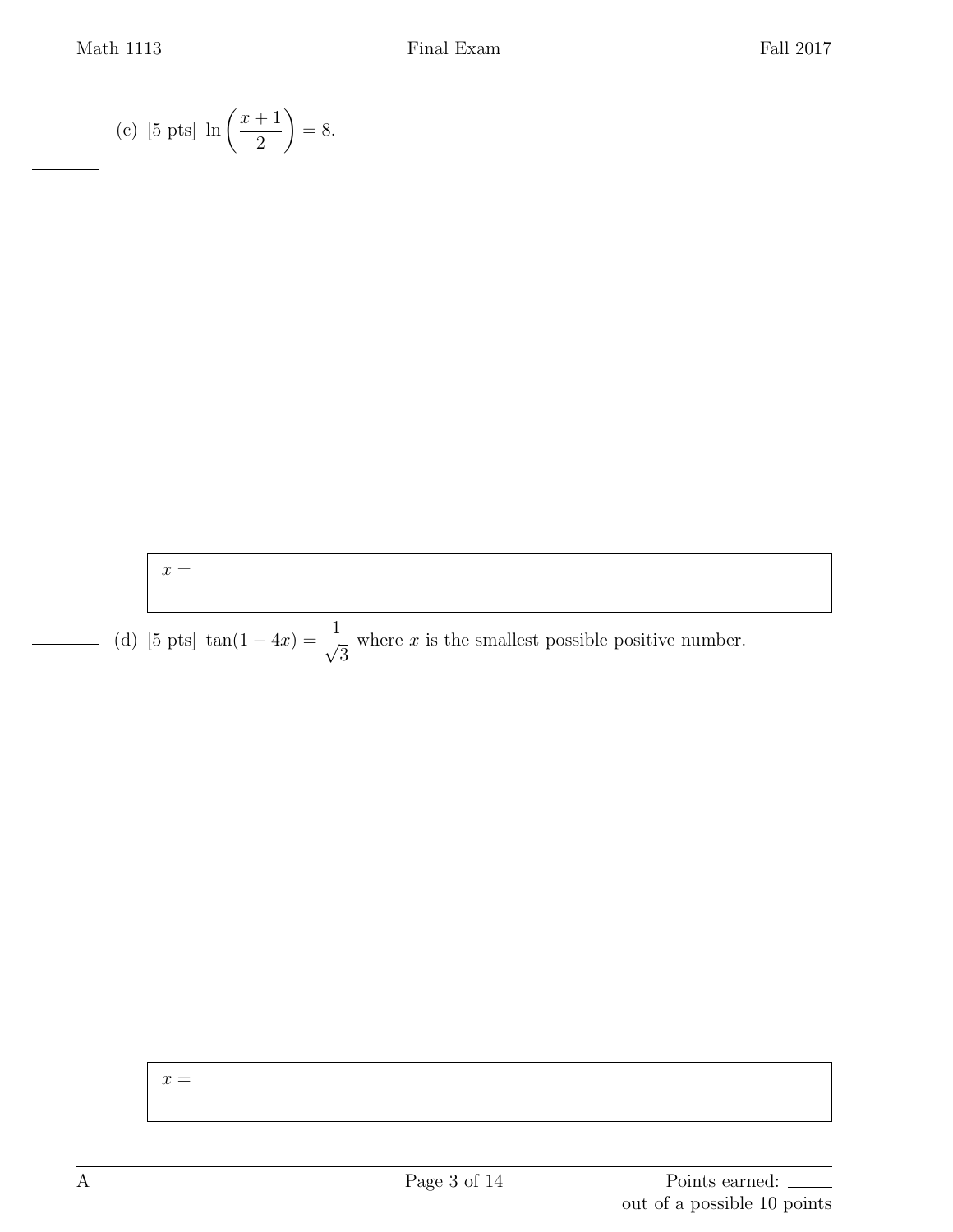<span id="page-3-0"></span>2. [10 pts] Factor the polynomial

 $p(x) = x^3 + x^2 - 9x - 9$ .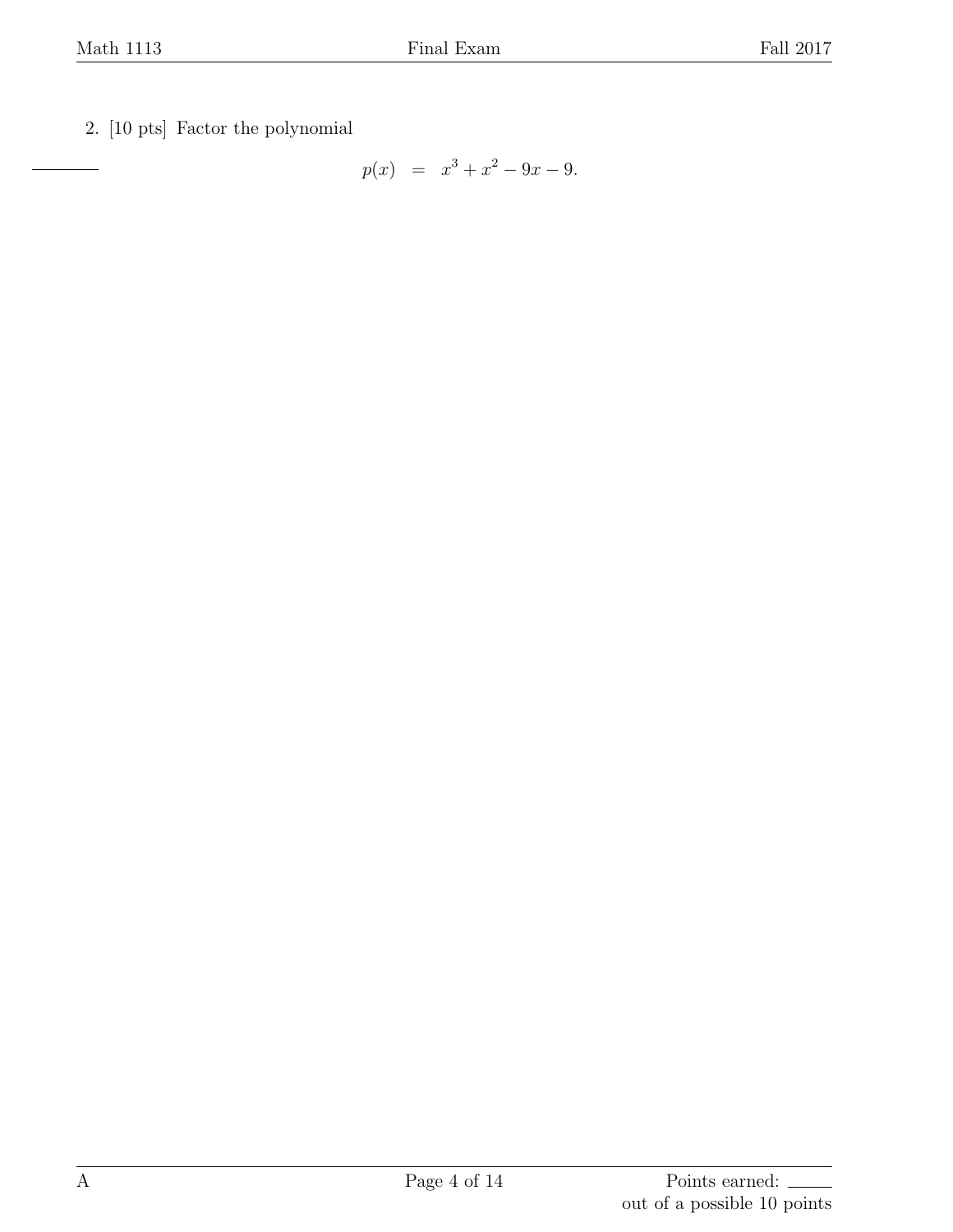- <span id="page-4-0"></span>3. Determine the value of the missing quantity in each diagram below. Print your answer in the box provided. All angles should be in radians.
	- (a) [5 pts] Determine the value of  $\alpha$  in radians.





(b) [5 pts] Determine the value of *r* in the sector where the angle shown is in radians.





(c) [5 pts] Determine the value of *x* in the plot below.



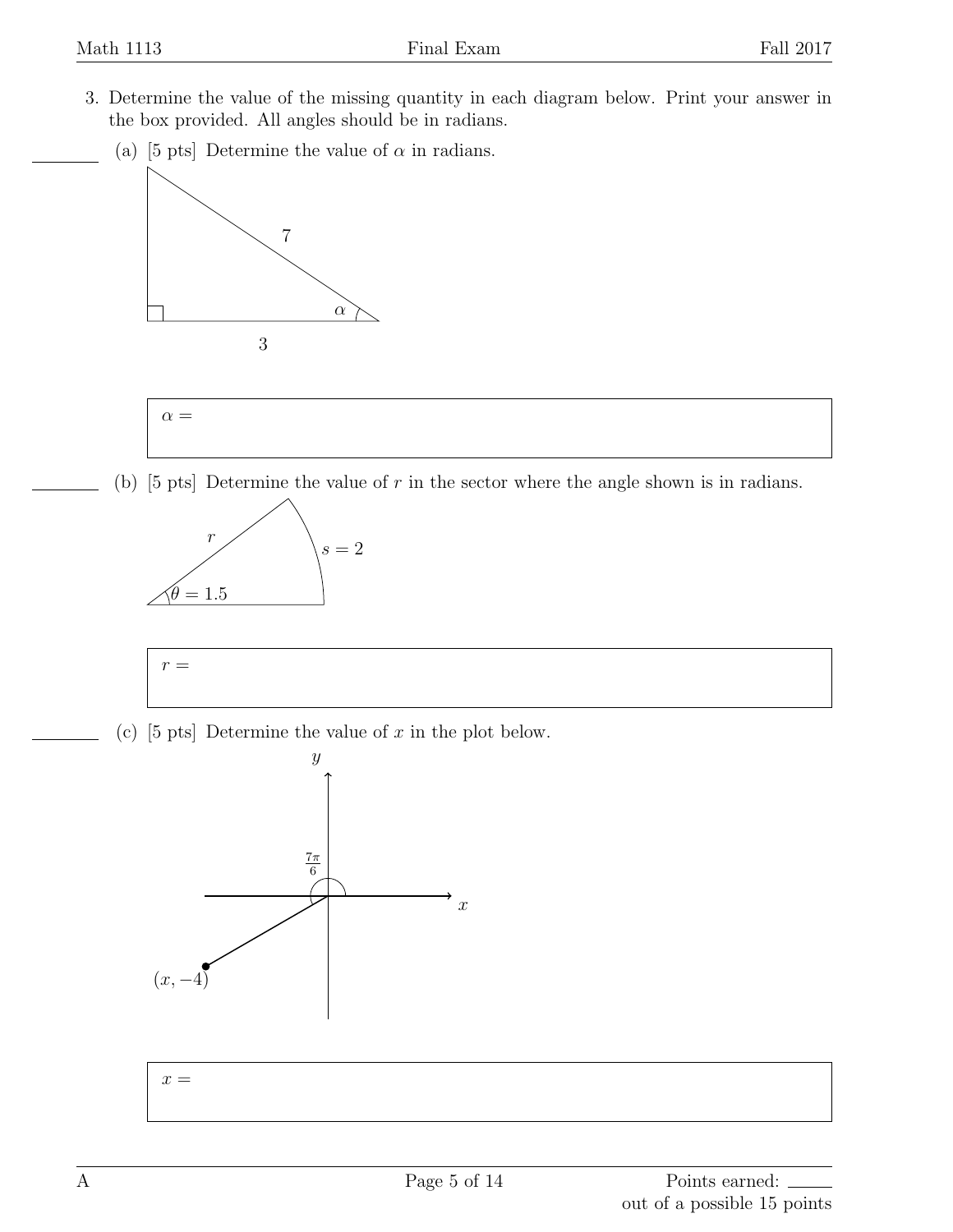- <span id="page-5-0"></span>4. For each scenario below circle the phrase that best describes the **kind** of function that will best approximate the phenomena described.
	- (a) [5 pts] The height of a swinging pendulum as a function of time.

|                                                                                                                       | Linear   | Quadratic | Exponential | Logistic | Trigonometric |  |
|-----------------------------------------------------------------------------------------------------------------------|----------|-----------|-------------|----------|---------------|--|
|                                                                                                                       | Function | Function  | Function    | Function | Function      |  |
| [5 pts] A plant produces a toxin at a constant rate. The amount of toxin as a function<br>of time.                    |          |           |             |          |               |  |
|                                                                                                                       | Linear   | Quadratic | Exponential | Logistic | Trigonometric |  |
|                                                                                                                       | Function | Function  | Function    | Function | Function      |  |
| [5 pts] The balance in a savings account without any withdrawals as a function of time.<br>$\left( \mathrm{c}\right)$ |          |           |             |          |               |  |
|                                                                                                                       | Linear   | Quadratic | Exponential | Logistic | Trigonometric |  |
|                                                                                                                       | Function | Function  | Function    | Function | Function      |  |

<span id="page-5-1"></span>5. [10 pts] Determine the inverse of the function

$$
h(x) = \ln(5x+1).
$$

If you decide that an inverse does not exist provide a full justification for your conclusion.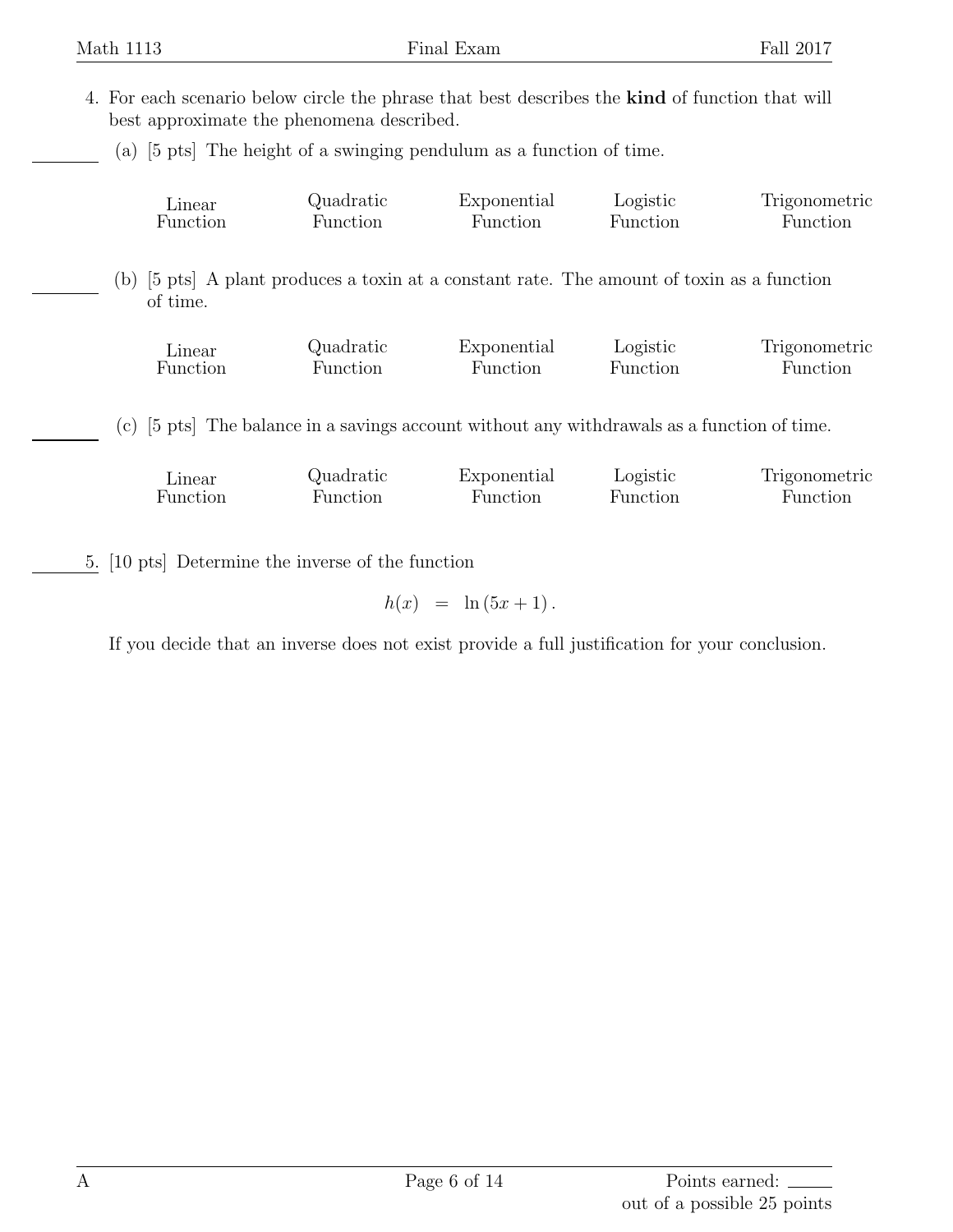<span id="page-6-0"></span>6. The following questions refer to the function whose graph is given in the figure below. (The arc is a semicircle.)



- (a) [5 pts] Determine the domain of the function.
- (b) [5 pts] Determine the range of the function.
- (c) [10 pts] Determine the equation for the function. (Use the notation for a pievewise defined function.)

(d) [5 pts] Does an inverse for the function exist? Briefly justify your conclusion.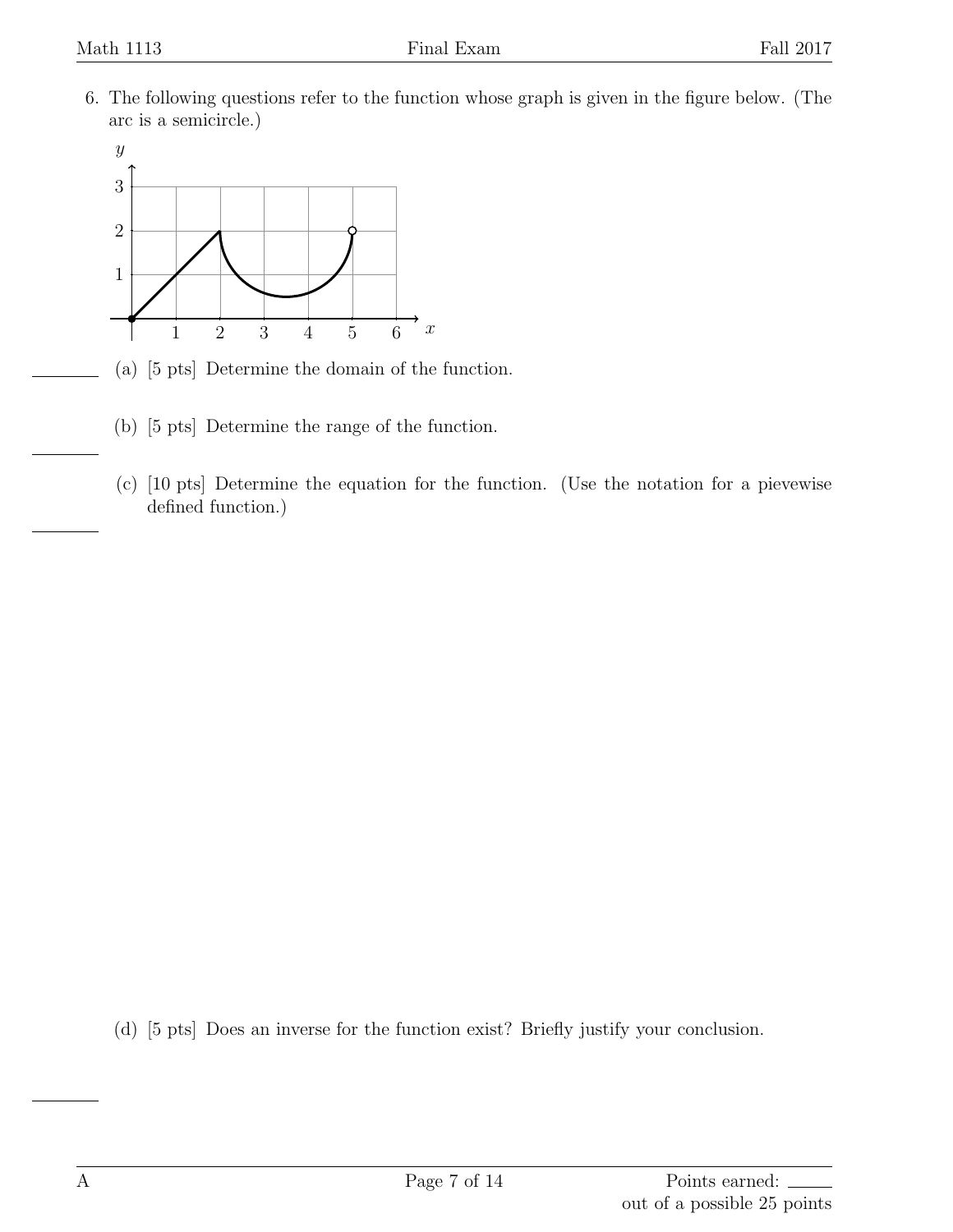<span id="page-7-0"></span>7. Two functions are shown in the figure below. The function whose graph is shown with the dashed line is

$$
f(x) = A\sin(b \cdot x + c) + D,
$$

where  $A, b, c$ , and  $D$  are constants, and  $A$  is positive. The function whose graph is shown with the solid line is

$$
g(x) = K \sin(l \cdot x + m) + N,
$$

where  $K, l, m$ , and  $N$  are constants, and  $K$  is positive. Answer each question below about how the constants compare to one another.



(a) [5 pts] Is  $A < K$  or is  $A > K$ ? (Provide a brief justification of your answer.)

(b) [5 pts] Is  $b < l$  or is  $b > l$ ? (Provide a brief justification of your answer.)

(c) [5 pts] Is  $D < N$  or is  $D > N$ ? (Provide a brief justification of your answer.)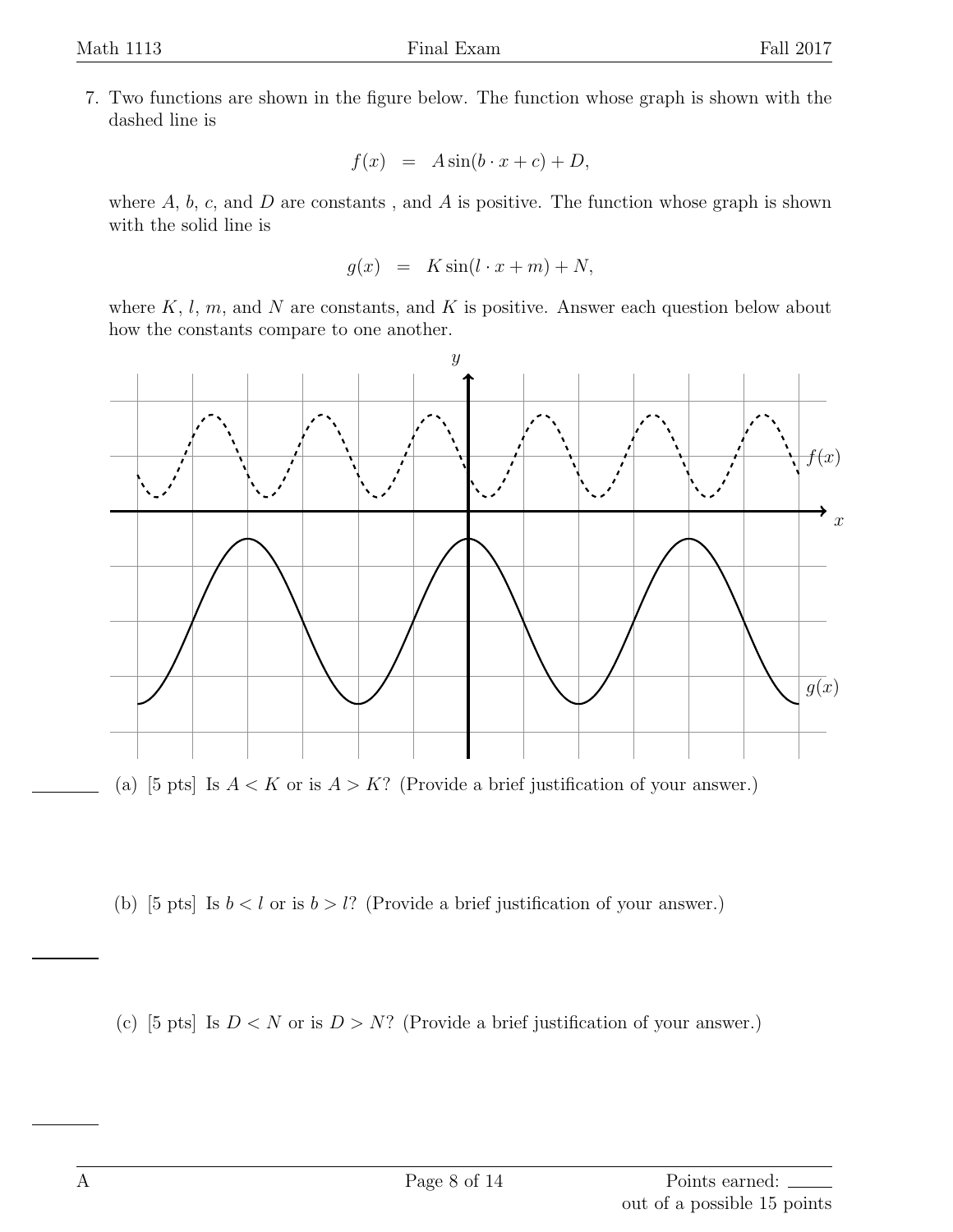- <span id="page-8-0"></span>8. A dairy produces a constant 120 gallons of milk per day. At midnight on Monday there are 150 gallons. Just before midnight on the following Friday a truck with a capacity of 720 gallons arrives and fills up.
	- (a) [5 pts] Determine a formula for the amount of milk at any time given the number of days since Monday at midnight and before the truck arrives.

(b) [5 pts] Determine the amount of milk stored before the truck arrives on Friday evening.

(c) [5 pts] How much milk will the dairy have when the truck leaves?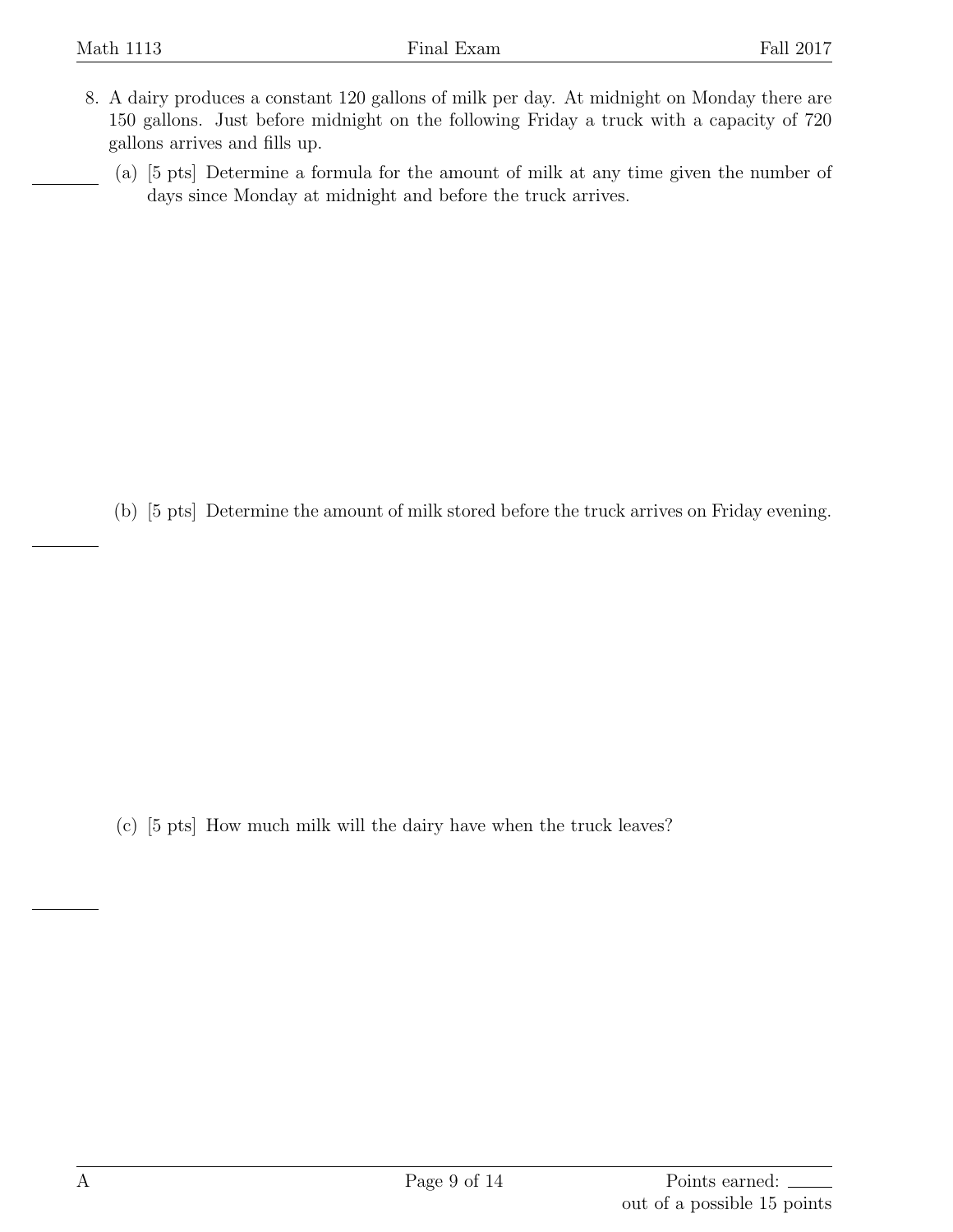<span id="page-9-0"></span>9. [10 pts] A plane is flying in straight, level flight at a constant speed. The plane's elevation is 1600m and will fly over a person. An initial observation by the person results in an angle of elevation of 5*.*2 *◦* . What will the angle of elevation be after the plane flies 5,000m toward the observer?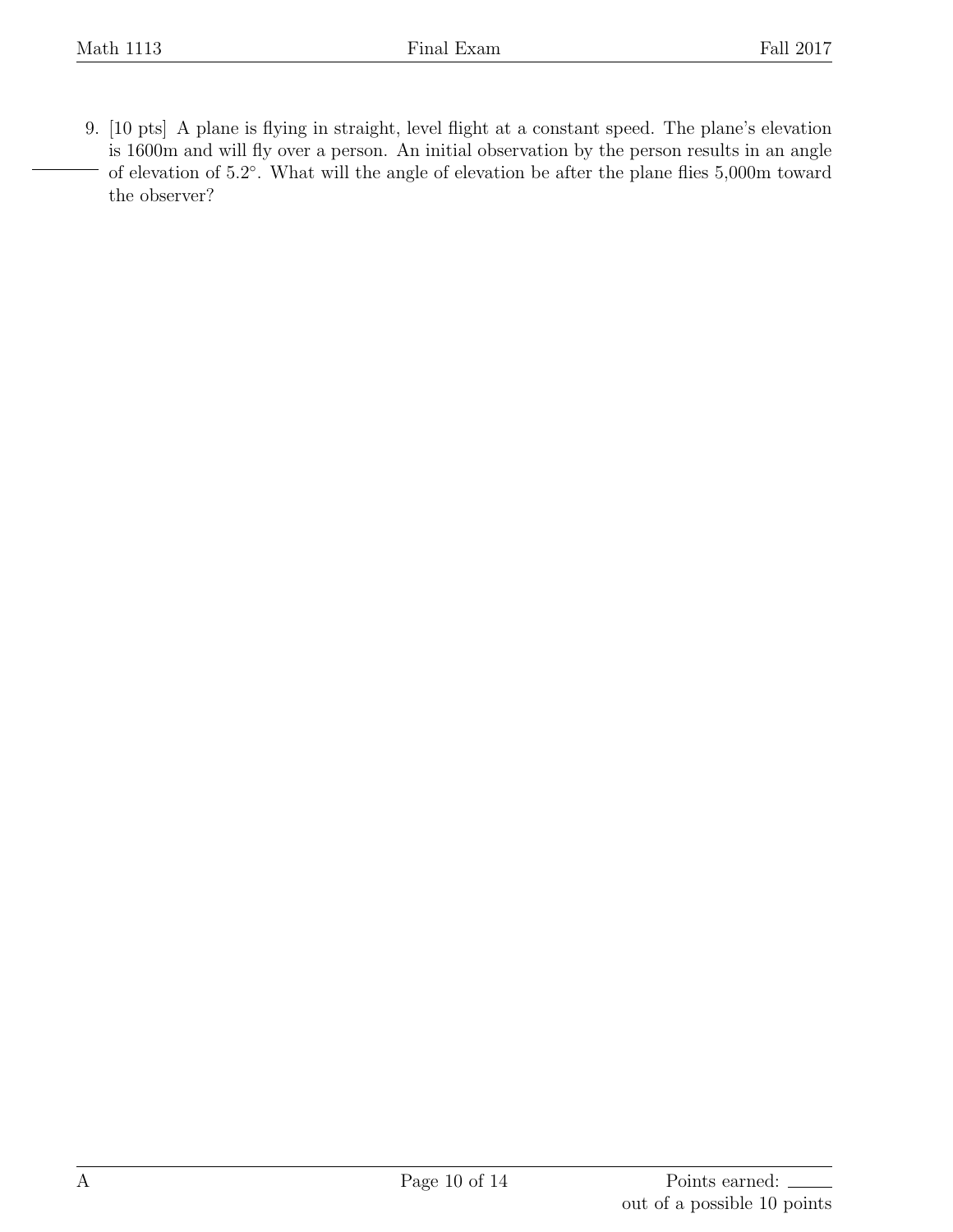- <span id="page-10-0"></span>10. The University of Georgia opened its doors to the first class in 1801. At that time Josiah Higgleston III bestowed a gift of two squirrels to the University. At the start of classes in 1805 there were ten squirrels.
	- (a) [5 pts] Assuming an exponential model for the squirrel population what should the population be at the start of the 2017 school year?

(b) [5 pts] The area of the current campus is approximately 168,100,000 square meters. Using the same model as in the previous part determine the year that there is one squirrel per square meter.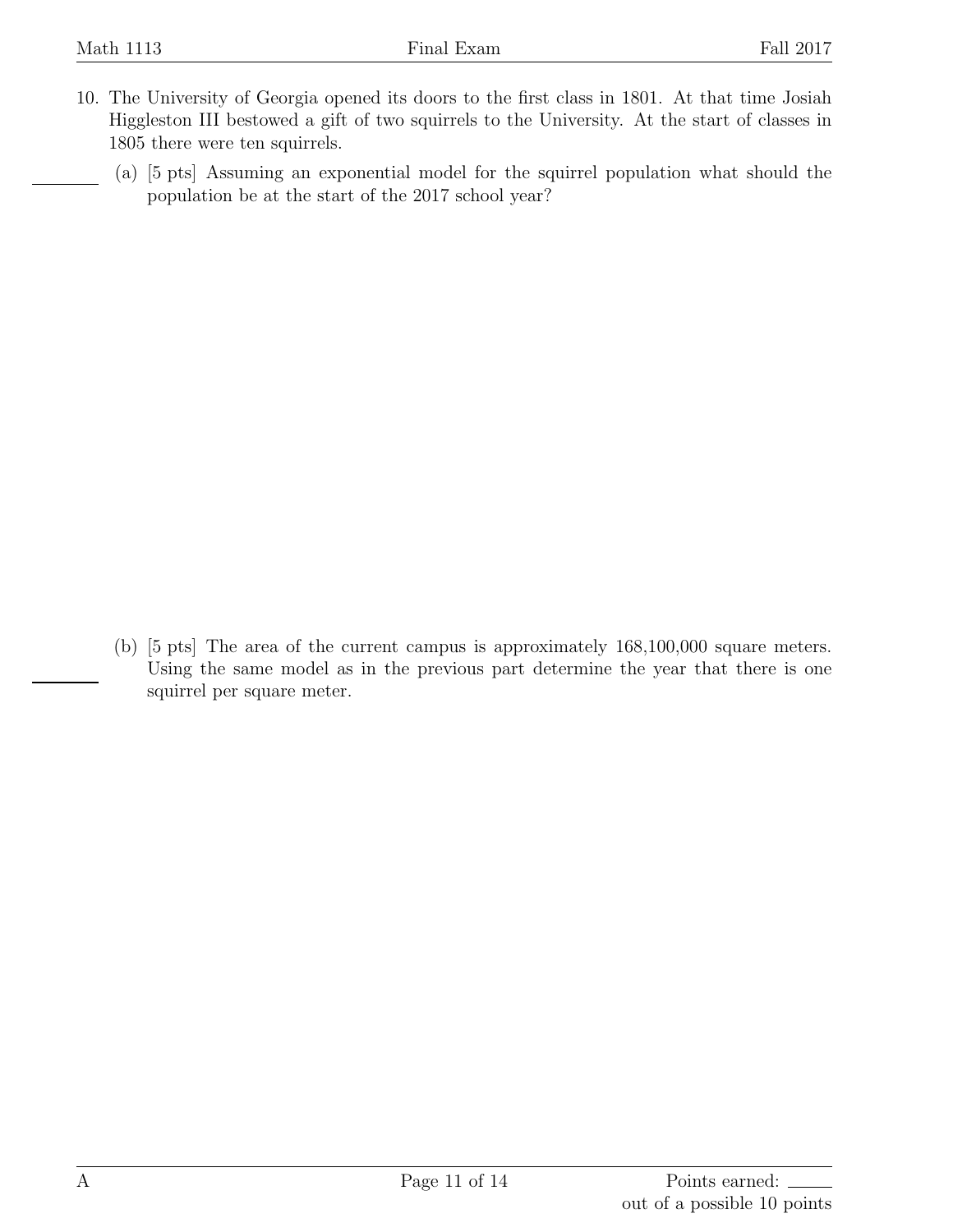- <span id="page-11-0"></span>11. A bicycle race will take place on a circular track that has a radius of 30 meters. The race will consist of forty laps. Also, each wheel on the bicycles has a radius of  $0.35$  meters.
	- (a) [5 pts] How long is the race?

(b) [5 pts] What angle will a wheel rotate through during the race?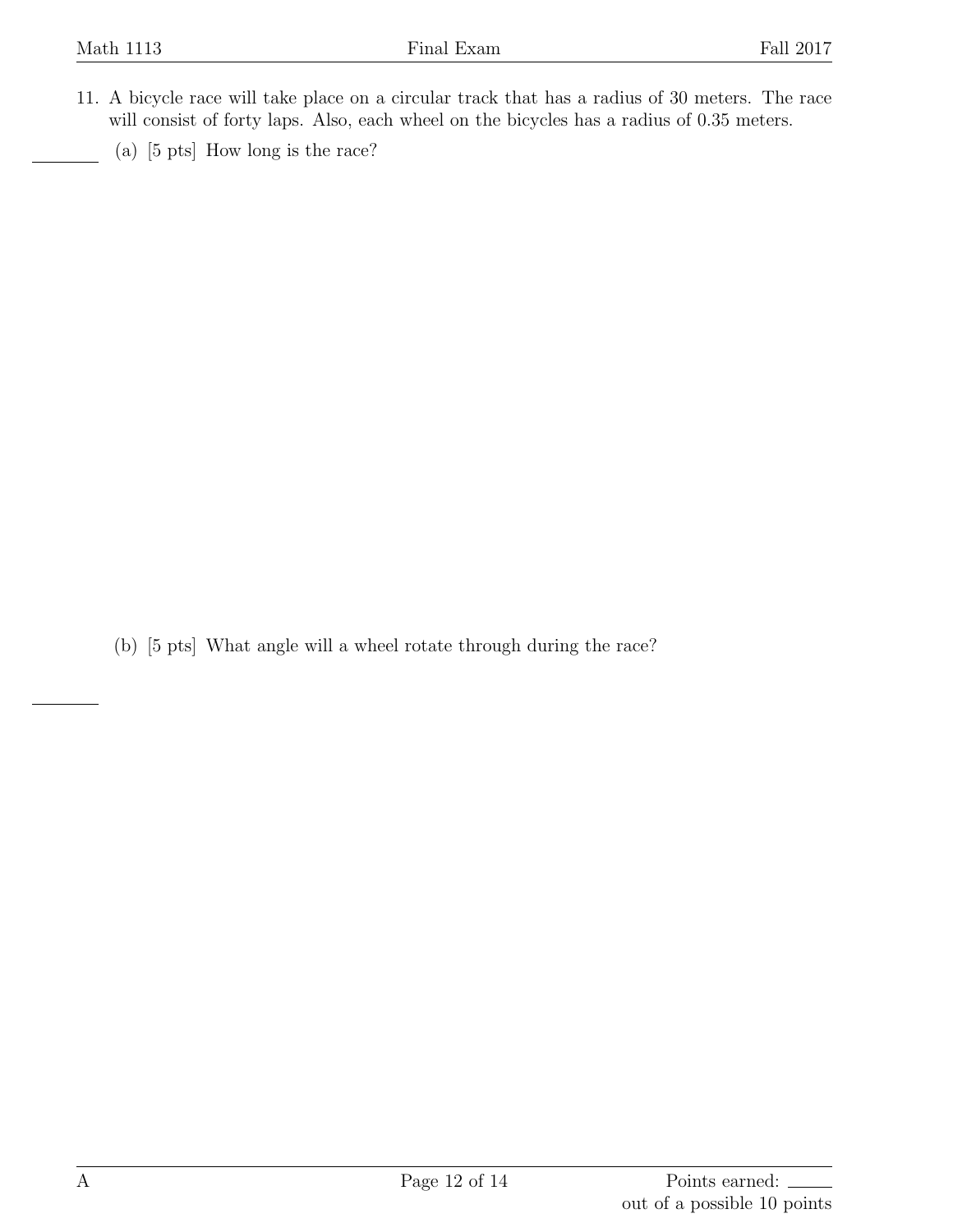<span id="page-12-0"></span>12. [10 pts] Two types of bacteria will be used to produce a medicinal compound. Bacteria A will be given x hours, and it produces 3g of the compound per hour. Bacteria B will be given *y* hours, and it produces 4g of the compound per hour. The total cost for the type A bacteria is *x* <sup>2</sup> dollars, and the total cost for the type B bacteria is 2*y* <sup>2</sup> dollars. A total of 40g of product will be required. How many hours should be allocated to each bacteria to minimize the total cost?